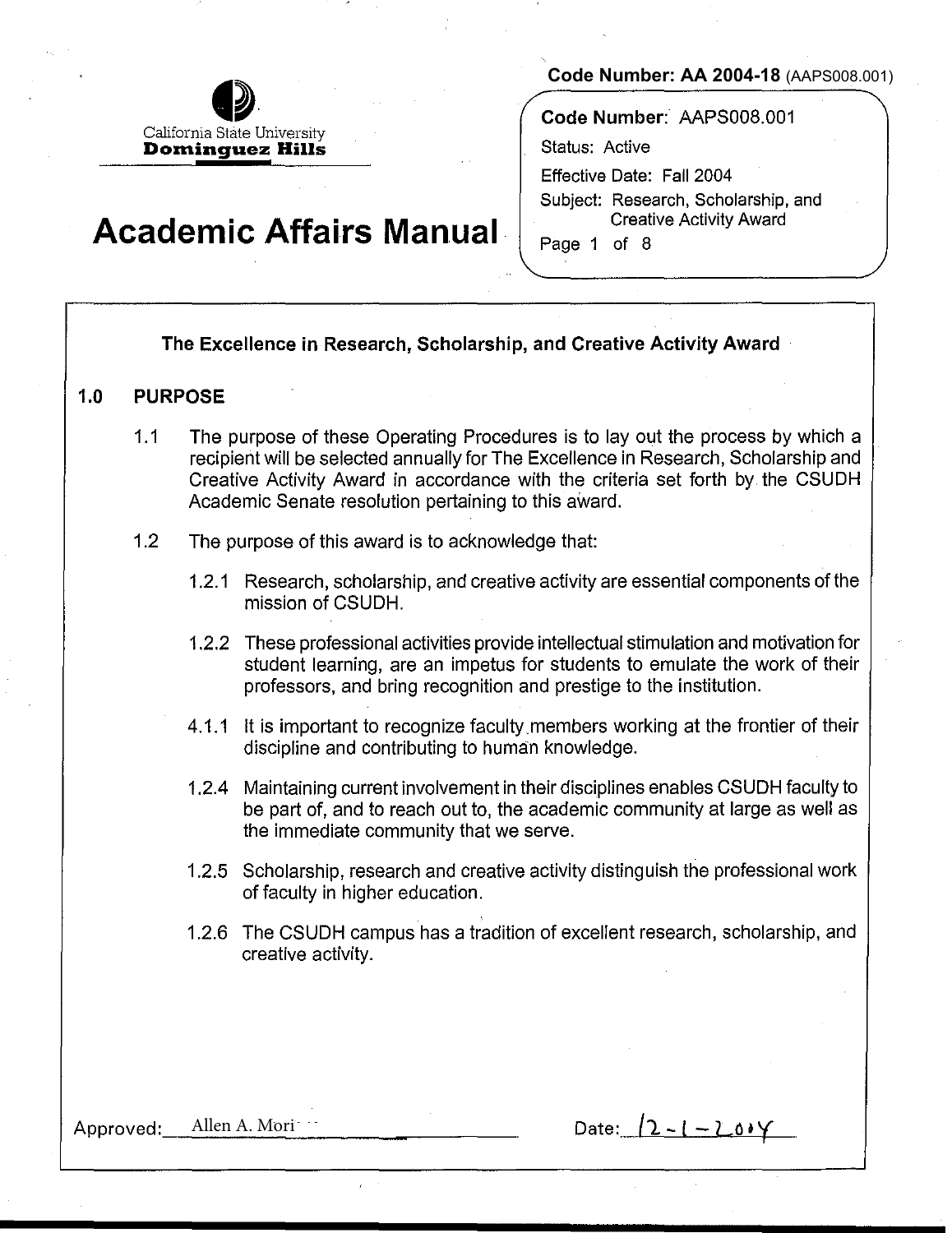Code Number: **AA 2004-18** (AAPS008.001) Page 2 of 8

### **2.0 ORGANIZATIONS AFFECTED**

- 2.1 All CSUDH faculty, including part-time lecturers and postdoctoral scholars
- 2.2 The Provost and Vice President' for Academic Affairs
- 2.3 The Assistant Vice President for Faculty Affairs
- 2.4 The University Leaves and Honors Committee

### **3.0 REFERENCES AND RELATED PROCEDURES**

- 3.1 References: The CSUDH Academic Senate resolution on the Excellence in Research, Scholarship and Creative Activity Award
- 3.2 Related Procedures: Academic Senate resolutions arid Academic Affairs Operating Procedures pertaining to other University faculty awards

## **4.0 POLICY**

- 4.1 All CSUDH faculty, including part-time lecturers and postdoctoral scholars are eligible.
- 4.2 The criteria for this award shall include consideration of:
	- 4.2.1 the quality and number of peer-reviewed publications;
	- 4.2.2 the extent of externally funded work;
	- 4.2.3 the visibility or recognition of creative activity;
	- 4.2.4 evidence of originality and creativity;
	- 4.2.5 evidence of excellence, including exhibitions, presentations, invitations;
	- 4.2.6 awards, citations, and recognition by peers and the public.
- 4.3 The University Leaves and Honors Committee shall adjudicate the Excellence in Research, Scholarship and Creative Activity Award.
- 4.4 The call for nominations shall be consistent with other University faculty awards.
- 4.5 Any CSUDH faculty member may submit no more than one nomination.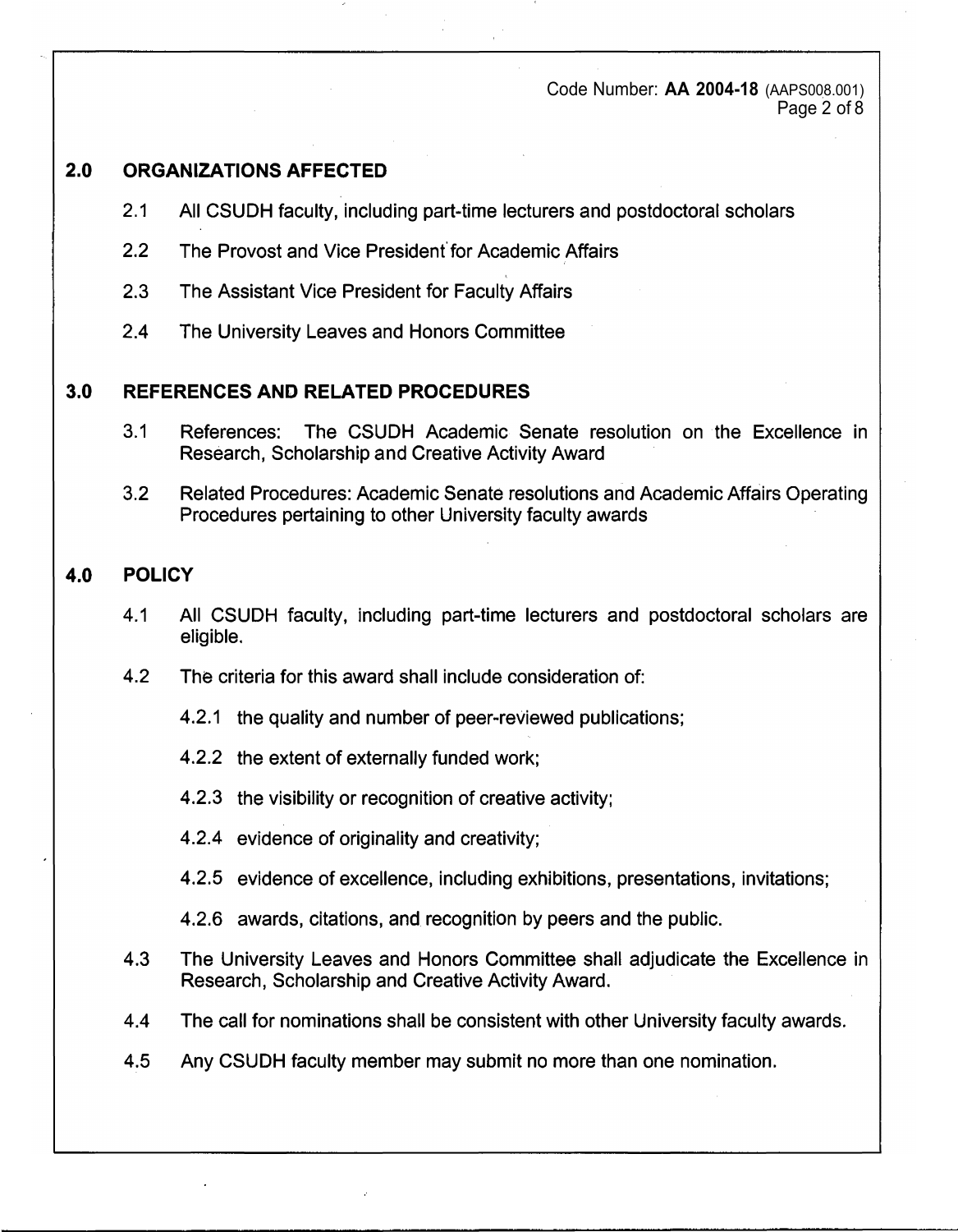Code Number: AA 2004-18 (AAPS008.001) Page 3 of 8

#### **5.0 DEFINITIONS**

5.1 Eligible Faculty: All CSUDH faculty including part-time lecturers and postdoctoral scholars.

#### **6.0 RESPONSIBILITIES**

- 6.1 The Assistant Vice President for Faculty Affairs
	- 6.1.1 The Assistant Vice President for Faculty Affairs (AVPFA) shall be responsible for organizing the nomination process for this award.
		- 6.1.1.1 By the first working day in November of each year, the AVPFA shall cause a notification to be issued to all CSUDH faculty, staff and students announcing the nomination process for this award.
			- 6.1.1.1.1 This notice shall go in e-mail format to the entire campus community and/or be posted so that everyone has access to H.
			- 6.1.1.1.2 The notice shall include the purpose of this award (see 1.2) and the policy concerning eligibility and the types of evidence that may be submitted in support of the nomination  $(see 4.1 - 4.2).$
			- 6.1.1.1.3 The nomination notification shall indicate that:
				- 6.1.1.1.3.1 Any member of the campus community -- faculty, staff or student-- may nominate a faculty member for the award.
				- 6.1.1.1.3.2 All nominations must include the reason(s) why the person being nominated warrants consideration for the award.
				- 6.1.1.1.3.3 All nominations must be signed by the person making the nomination.
				- 6.1.1.1.3.4 Each member of the campus community may nominate no more than one person.
				- 6.1.1.1.3.5 Faculty may nominate themselves.
				- 6.1.1.1.3.6 All nominations must be received in the office of the AVPFA by 5 p.m. on the last working day in November.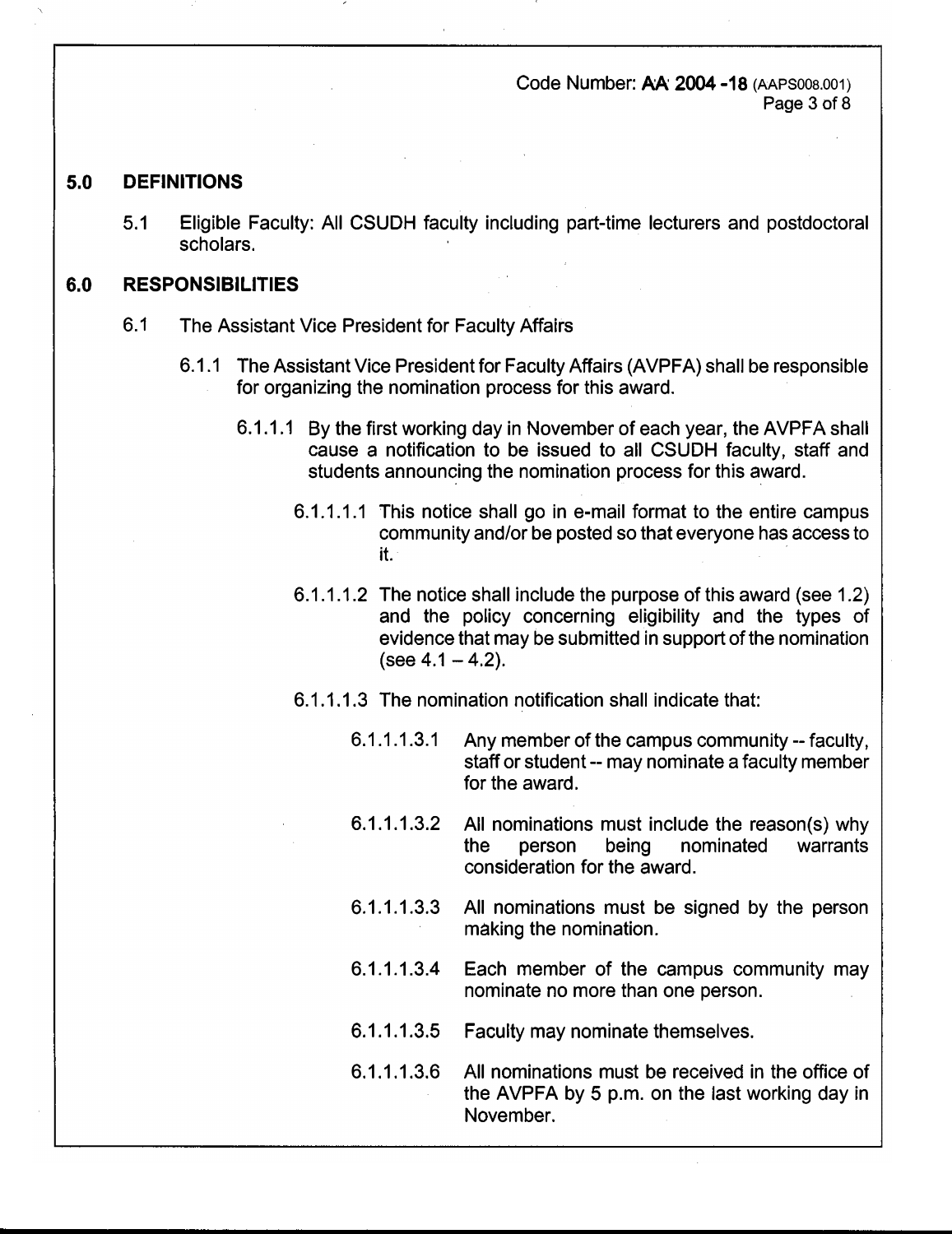Code Number: AA 2004-18 (AAPS008.001) Page 4 of 8

- 6.1.2 The AVPFA shall collate the nominations, confirm the eligibility of those nominated, and then notify each of the eligible nominees of his/her nomination.
	- 6.1.2.1 The notification. shall be sent by the 10**th** working day in December.
	- 6.1.2.2 The notification shall include the purpose of this award (see 1.2) and the policy concerning eligibility and the types of evidence that may be submitted in support of the nomination (see  $4.1 - 4.2$ ).
	- 6.1.2.3 The notification shall indicate that:
		- 6.1.2.3.1 Each nominee, if s/he wishes to be considered a candidate, should submit a mini-file of supporting material consistent with the criteria for the award but must at least sign a release allowing members of the University Leaves and Honors Committee access to his/her, Personnel Action File. The mini-file must address specifically the criteria for the award.
		- 6.1.2.3.2 The mini-file and/or release must be received in the office of the AVPFA by no later than 5 p.m. on the last working day in January.
		- 6.1.2.3.3 The failure to submit a mini-file or release by this time will be taken to mean that the nominee does not wish to be considered a candidate for this award.
- 6.1.3 The AVPFA shall collate the documents from all those wishing to be considered candidates and then forward the list of candidates, together with all documents supporting these candidacies, to the Chair of the University Leaves and Honors Committee by the 10th working day in February.
- 6.1.4 Upon receipt from the University Leaves and Honors Committee of notification of their selection of the recipient of this award, the AVPFA shall notify the Provost as to the name of the recipient and shall forward to the Provost the person's mini-file and other supporting documents, including the cover document provided by the Committee.
- 6.2 The University Leaves and Honors Committee shall:
	- 6.2.1 Receive from the AVPFA the list of candidates for this award, together with all documents supporting their candidacies.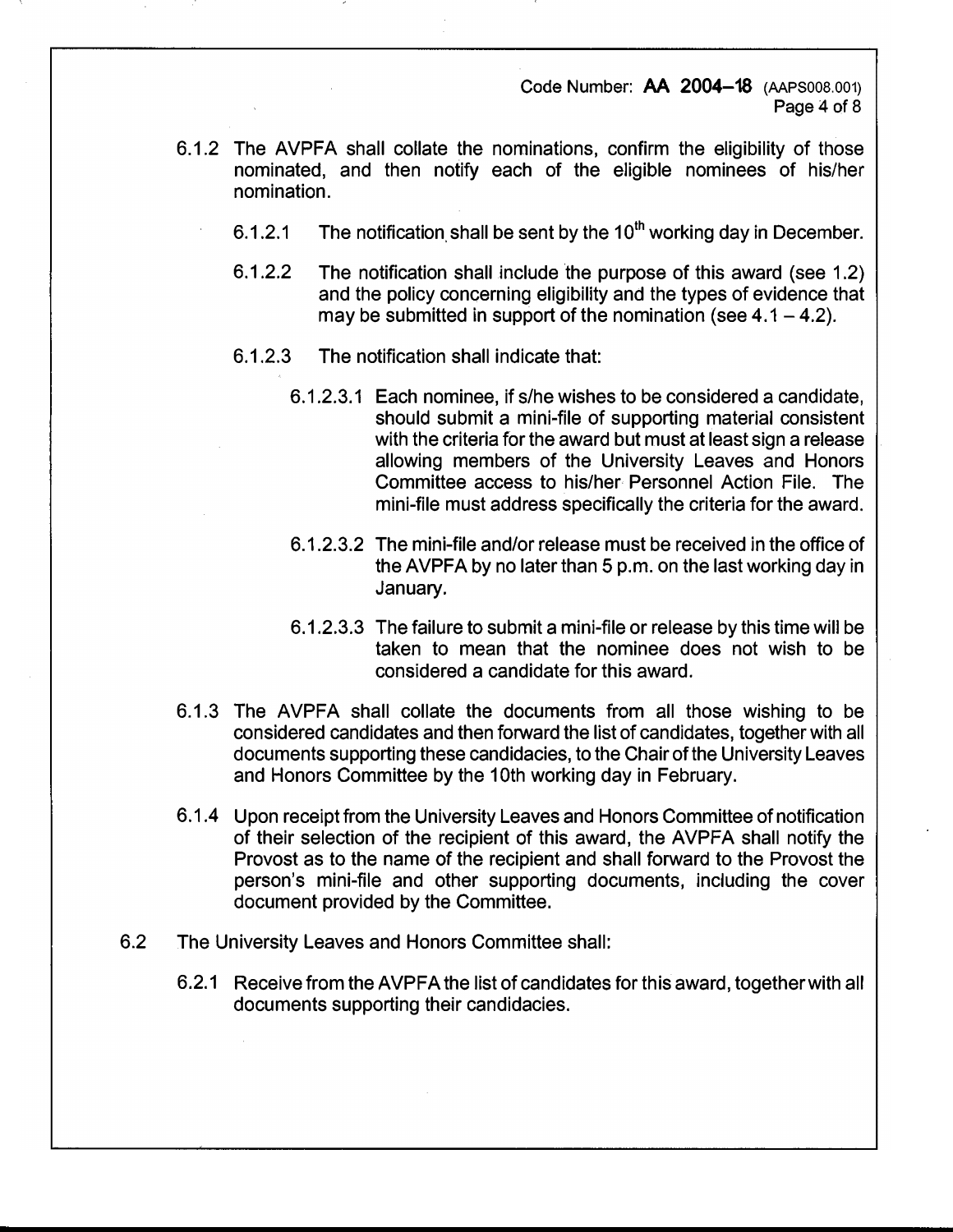#### Code Number: AA 2004-18 (AAPS008.001) Page 5 of 8

- 6.2.2 Applying the criteria implicit in the purpose of this award (see 1.2) and the policies relevant to this award (see  $4.1 - 4.2$ ), select a recipient for the current academic year.
- 6.2.3 By the 10th working day in March, notify the AVPFA of the identity of the selected recipient, and forward to the AVPFA that person's mini-file, together with a cover document indicating the basis for the Committee's selection.
- 6.3 The Provost and Vice President for Academic Affairs shall:

I'

! ,

- 6.3.1 Receive from the AVPFA the name of the person selected to receive this award, together with the supporting documents.
- 6.3.2 Inform the President of the name of the person selected to receive this award and make the supporting documents available to the President if he so desires.
- 6.3.3 Announce, or ask the President to announce, the recipient at the same time as, and in a manner similar to, the announcement of the recipients of the Service; the Lyle E. Gibson Dominguez Hills Distinguished Teacher; and Presidential Outstanding Professor awards.
- 6.3.4 Cause the name of the recipient to be acknowledged at Honors Convocation and at Commencement that year in a manner similar to that of the other faculty recipients. •
- 6.3.5 Cause the recipient to be acknowledged at other appropriate awards receptions. ,.
- 6.3.6 Cause a-certificate, a'nd a monetary award that is consistent with the Service award and the Lyle E. Gibson Dominguez Hills Distinguished Teacher award, to be given to the recipient.
- **7.0 PROCEDURES** (This sections consists of a summary of the steps described in section #6, with those steps placed in chronological order.)
	- 7.1 The Assistant Vice President for Faculty Affairs<sup>y"</sup>

 $\cdot^{\rho}$ 

- 7.1.1 The AVPFA shall be responsible for organizing the nomination process for this award. ·�
	- 7.1.1.1 By the first working day in November of each year, the AVPFA shall cause a notification to be issued to all CSUDH faculty, staff and
		- **t** students announcing the nomination process for this award.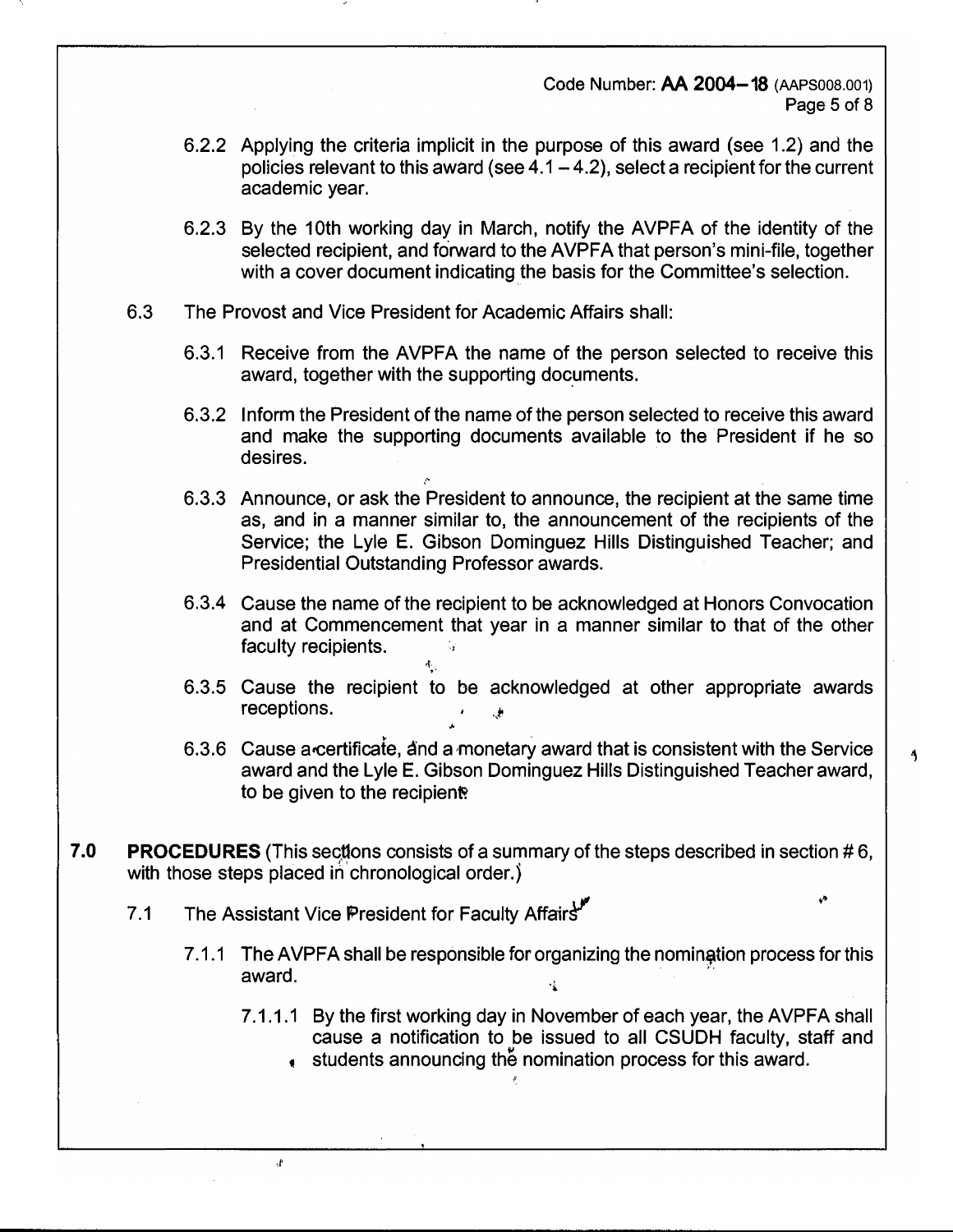Code Number: AA 2004-18 (AAPS008.001) Page 6 of 8

- 7.1.1.1.1 This notice shall go in e-mail format to the entire campus community and/or be posted so that everyone has access to it.
- 7.1.1.1.2 The notice shall include the purpose of this award (see 1.2) and the policy concerning eligibility and the types of evidence that may be submitted in support of the nomination  $(see 4.1 - 4.2).$
- 7 .1.1.1.3 The nomination notification shall indicate that:
	- 7.1.1.1.3.1 Any member of the campus community-- faculty, staff or student-- may nominate a faculty member for the award.
	- 7.1.1.1.3.2 All nominations must include the reason(s) why the person being nominated warrants consideration for the award.
	- 7 .1.1.1.3.3 All nominations must be signed by the person making the nomination.
	- 7.1.1.1.3.4 Each member of the campus community may nominate no more than one person.
	- 7.1.1.1.3.5 Faculty may nominate themselves.
	- 7 .1.1.1.3.6 All nominations must be received in the office of the AVPFA by 5 p.m. on the last working day in November.
- 7.1.2 The AVPFA shall collate the nominations, confirm the eligibility of those nominated, and then notify each of the eligible nominees of his/her nomination.
	- 7; 1.2.1 The notification shall be sent by the 10**th** working day in December.
	- 7.1.2.2 The notification shall include the purpose of this award (see 1.2) and the policy concerning eligibility and the types of evidence that may be submitted in support of the nomination (see  $4.1 - 4.2$ ).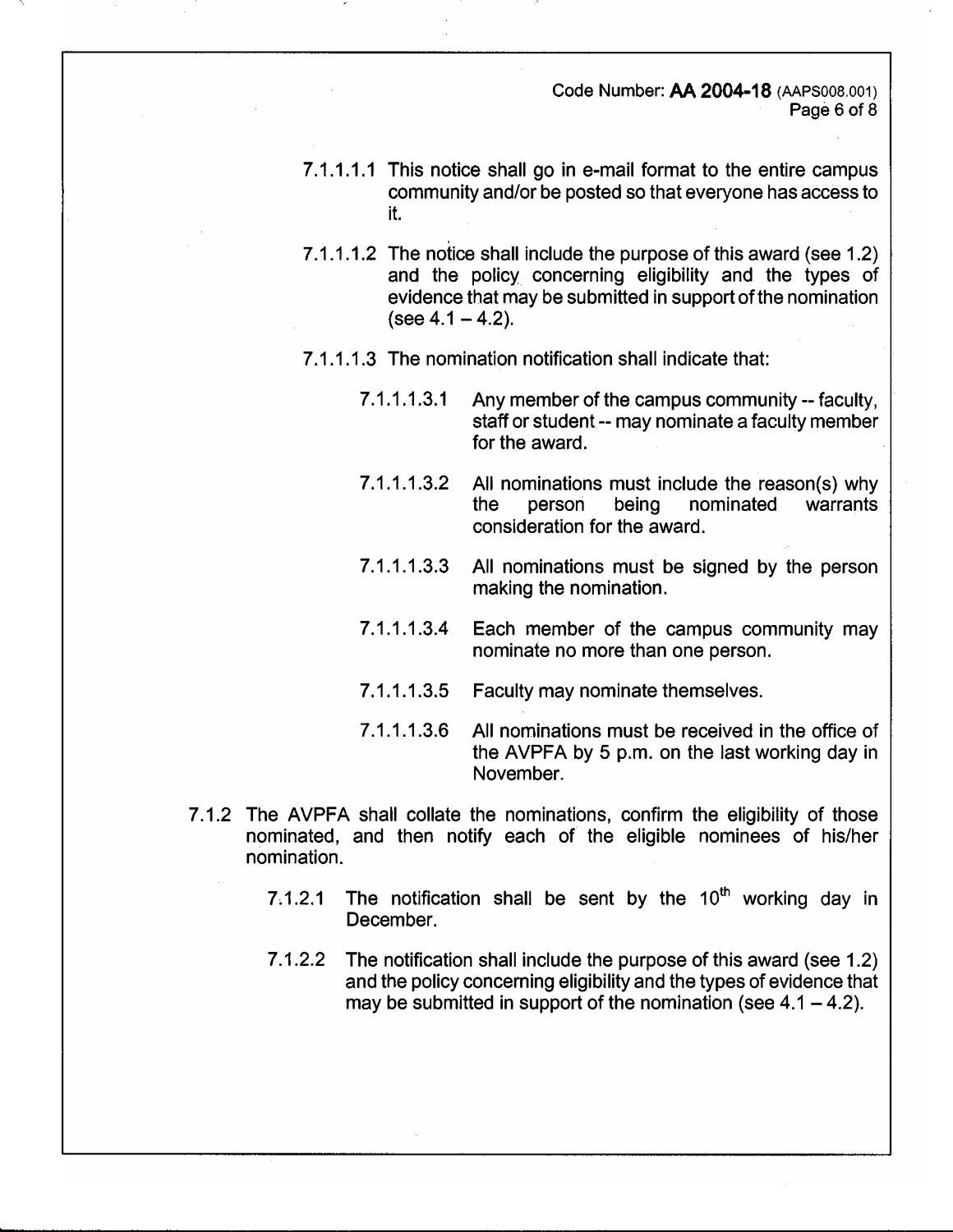Code Number: AA 2004-18 (AAPSOOB.001) Page 7 of 8

- 7.1.2.3 The notification shall indicate that:
	- 7 .1.2.3.1 Each nominee, ifs/he wishes to be considered a candidate, should submit a mini-file of supporting material consistent with the criteria for the award but must at least sign a release allowing members of the University Leaves and Honors Committee access to his/her Personnel Action File. The mini-file must specifically address the criteria for the award.
	- 7 .1.2.3.2 The mini-file and/or release must be received in the office of the AVPFA by.no later than 5 p.m. on the last working day in January.
	- 7.1.2.3.3 The failure to submit a mini-file or release by this time will be taken to mean that the nominee does not wish to be considered a candidate for this award.
- 7.1.3 The AVPFA shall collate the documents from all those wishing to be considered candidates and then forward the list of candidates, together with all documents supporting these candidacies, to the Chair of the University Leaves and Honors Committee by the 10th working day in February.
- 7.2 The University Leaves and Honors Committee shall:
	- 7 .2.1 Receive from the AVPFA the list of candidates for this award, together with all documents supporting their candidacies.
	- 7.2.2 Applying the criteria implicit in the purpose of this award (see 1.2) and the policies relevant to this award (see  $4.1 - 4.2$ ), select a recipient for the current academic year.
	- 7.2.3 By the 10th working day in March, notify the AVPFA of the identity of the selected recipient, and forward to the AVPFA that person's mini-file, together with a cover document indicating the basis for the Committee's selection.
- 7.3 The AVPFA, upon receipt from the University Leaves and Honors Committee of notification of their selection of the recipient of this award, shall notify the Provost as to the name of the recipient and shall forward to the Provost the person's mini-file and other supporting documents, including the cover document provided by the Committee.